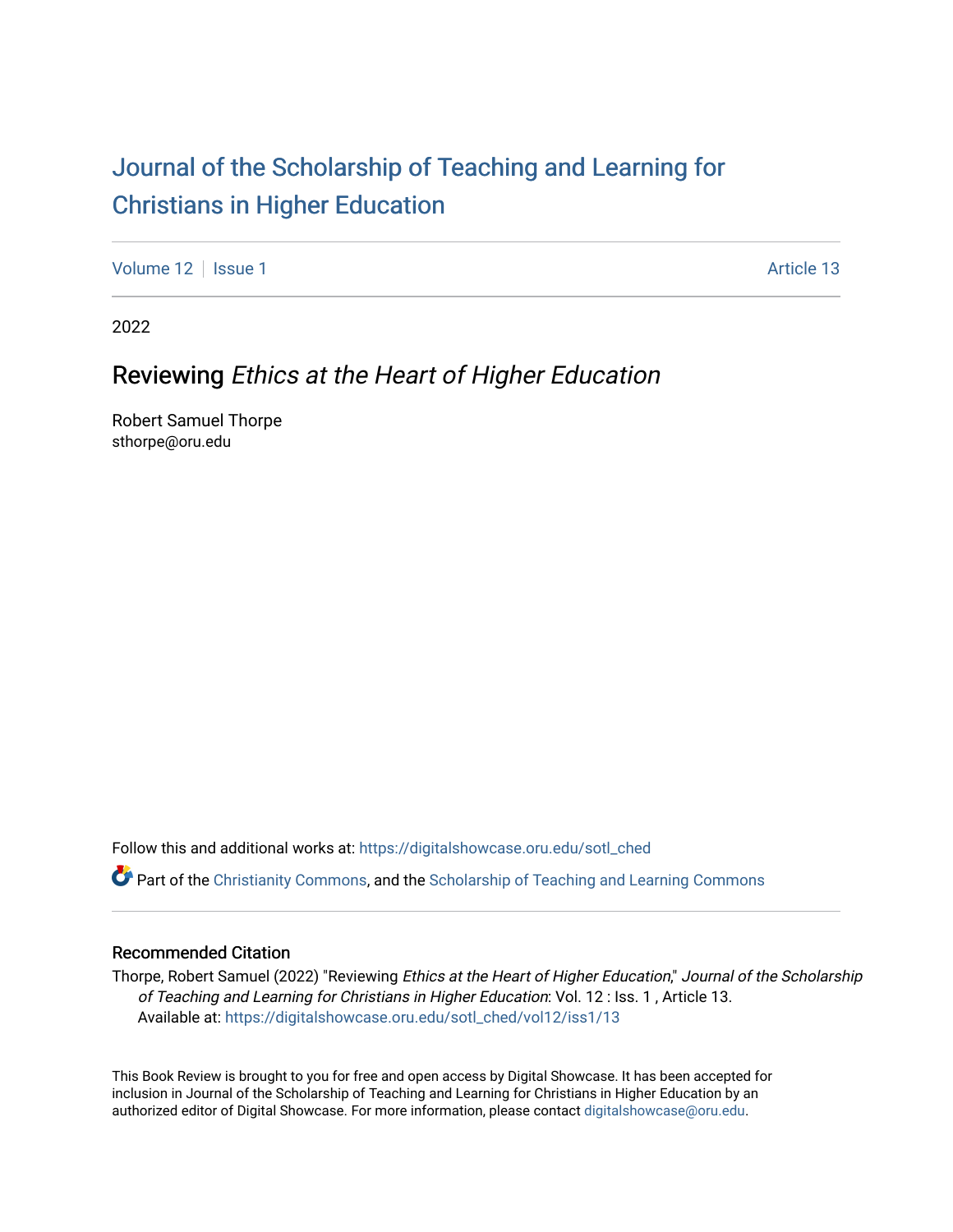*Ethics at the Heart of Higher Education.* By C. R. Crespo and Rita Kirk, eds. Eugene, OR: Pickwick Publishing, 2020. 206 pp. ISBN 13: 978-1-5326-9049-5 (HARDCOVER) \$45

*T*hrough the format of the book, *Ethics at the Heart of Higher Education*, editors C.R. Crespo and Rita Kirk attempt to discover how the subject of ethics fits in the college curriculum today by present the contributions of various experts in the field. Particularly, the editors want to know if ethics can be taught in the secular college even though ethics often tends to be relegated to the field of religious studies. "What should an ethics course seek to do?" they ask (p. xvii). In a world of expansive and boundlessly available information at the touch of a button, people think that answers to ethical problems should be instantly solved, even when tied to recognizably complex situations. These issues and potential solutions still confront us, perhaps in even increasingly SO.

However, Crespo and Kirk assert that although we have seen changes in cultural language and communication, life demands that we discuss a foundational awareness of ethical behavior and its justification with others. Expert David Brooks reveals that our culture is "morally inarticulate" (p. xix). Crespo and Kirk believe that we must become morally intelligent to rescue ourselves from moral destruction and future cultural destruction. So to answer the first major question of the book, they assert that, yes, ethics must be taught in both secular and religious institutions of higher education.

Nine chapters (with twelve different authors) investigate disparate topics involved in the search for answers to the main research question proposed by Crespo and Kirk. In chapter 1, "Can Ethics Be Taught? Connecting the Classroom to Everyday Life," Stephen Long unveils the fundamental, age-long question that appears in all cultures historically and in modern times: What is the good life? All human cultures in our history have sought to answer that question with their cultural wisdom, rules, and mores. Thus students who come to an institution of higher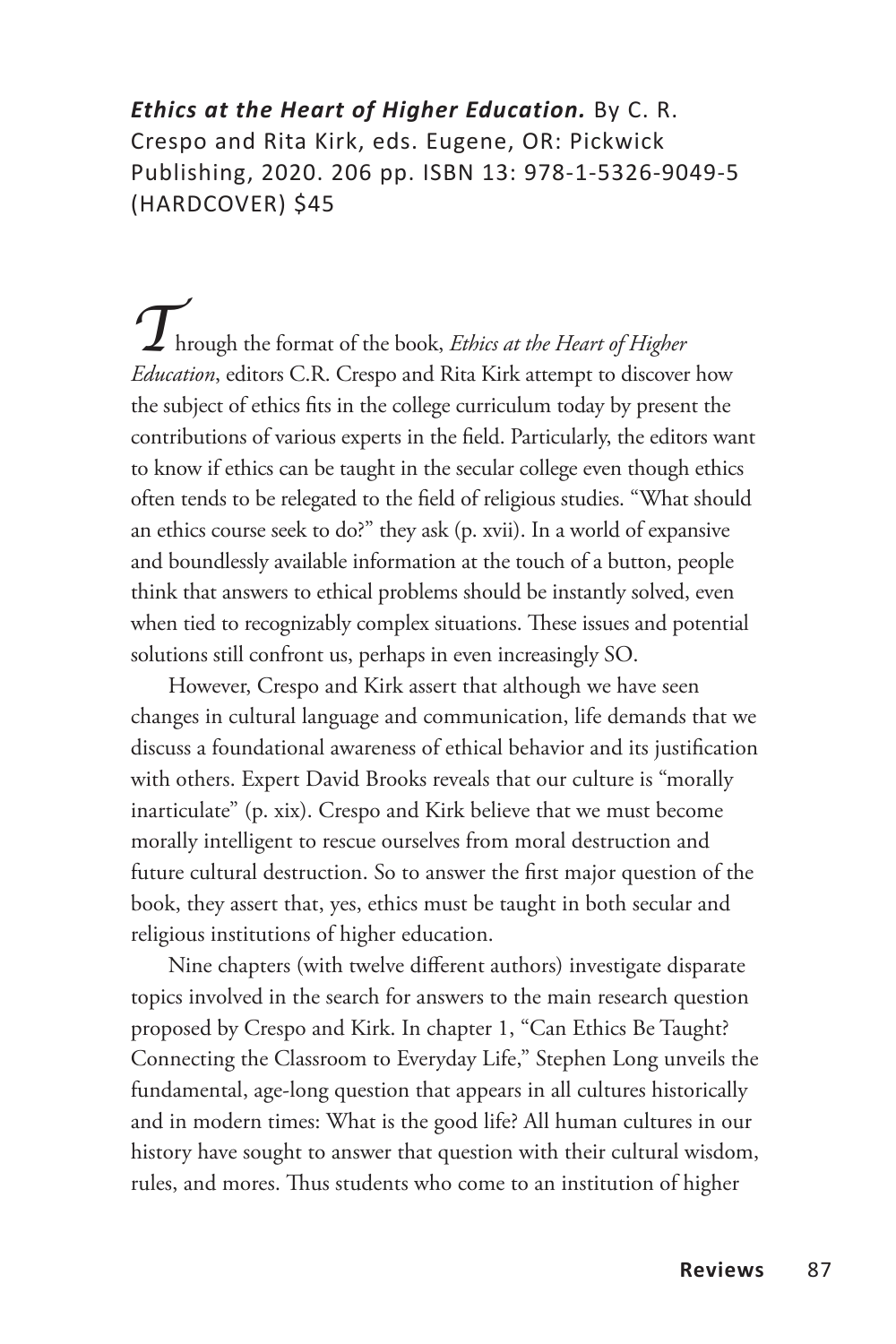education bring with them a learned system of recognition of the definition of moral good and evil. Colleges and universities generally seem reluctant to present the various possibilities of ethical behavior for fear of significant and intense conflicts (secular and religious) such a study might bring. Long suggests that the proper collegiate approach should be a required study with an assessment of the foundations by each student of his or her personal ethic and answer to the fundamental question, Aristotle's *Eudaimonia.*

Robert Howell, in chapter 2, "Should Ethics Be Taught? Ethics in the Secular University," believes that "teaching ethics and ethical thinking might be the single most important contribution contemporary universities can make" (p. 25). The university's challenge is to determine if ethics comes from religion or cultural preferences. The secular institution appears to desire a complete separation from all things religious. It has not generally identified how to accomplish that task without offense to one segment or the other of American social culture. Hence the fear of virulent conflict on the campus. However, Howell's premise is that ethics is a necessary field of study for all students since it will contribute significantly to their lives: "As universities, we pride ourselves on developing the next generation of leaders. It is hard to imagine a more irresponsible goal than to produce a generation of leaders who have not been taught how to think about what they should be leading others to do" (p. 38).

How does Christian ethics relate to the academy and human society? This question is the focus of Charles Curran's essay in chapter 3, "Christian Ethics, the University, and the Broader Human Society." All people are required to live morally, says Curran (p. 40). Because religion is such a powerful and important element in many people's lives, the university should include religious studies in the curriculum. However, the program must seek to explain rather than proselytize. Christian ethics, though, does bring to the table the special aspect of questions of "ultimate human meaning such as the purpose of life, the realities of evil, suffering, and death" (p. 43). Curran illustrates his point with short histories of the Social Gospel Movement of the early 20th century, Reinhold Niebuhr's Christian realism advocating using power to oppose injustice and evil during World War II, and Vatican Council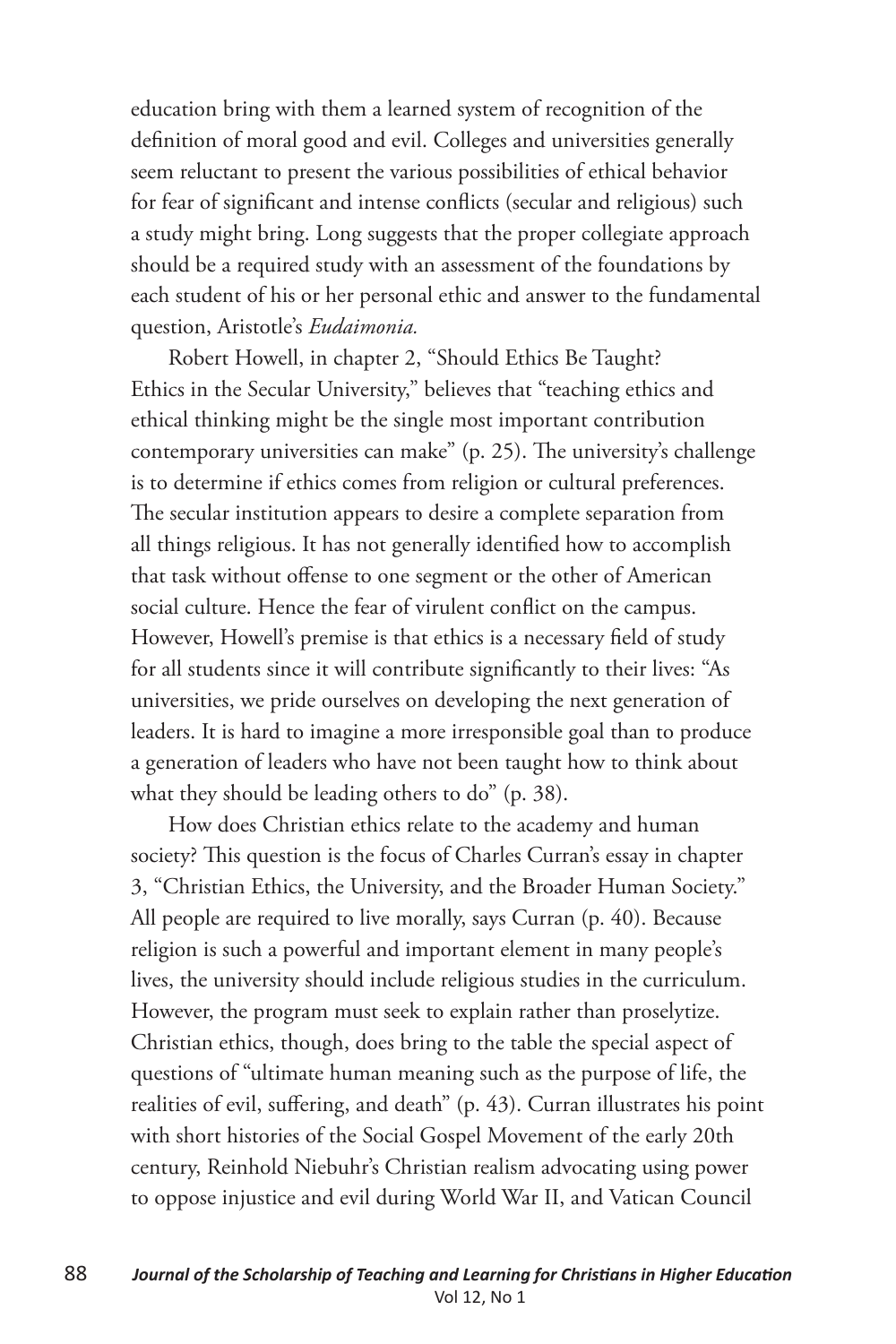II's emphasis on ecumenism, religious liberty, and the freedom in democracy. Later in the 20th century, the conservative and traditional Religious Right emerged in American social and civil culture, and Liberation Theology proposed to free oppressed Latin Americans, Blacks, and women. These and other international movements illustrate the need for Christian ethics to be taught in the university since Christians are involved in applying ethics throughout the world.

In chapter 4, " STEM as a Calling," Richard Mason uses the story of Frankenstein to illustrate the need for ethics to be taught to STEM students in the university. Although science and mathematics students have a specified and dedicated curriculum, the consequences of using powerful science and math technologies and procedures cannot be predicted precisely. There will be errors and some new problems no one imagined, and these will create many ethical issues for STEM professions. The techniques and philosophies of the STEM professions can be applied to societies and cultures in many ways for either good or ill, so there must be recognition that ethical understanding necessarily will be involved in the use and application of scientific knowledge.

Schools of both law and medicine promote the professional Codes of Ethics connected to the practice of these careers. Thomas Mayo, in chapter 5, "Using the Humanities to Explore Professionalism in Medical and Law Schools," asserts that there must be a connection of an understood application of professionalism, defined as "the values that responsible practitioners bring to their relationships with patients, clients, families, and society," to the functions of these professions. Because these professions perform such vital and visible service to society, the knowledge and application of ethics in the performance of law and medicine for the good of society must be paramount. Mayo chooses to use literature from the humanities to promote the teaching of ethics in law and medicine curricula and accuses these professions of "a tendency to be self-protective of their autonomy and financial security" (p. 94). As such, they need to be alert to the importance of ethical principles and their applications.

Rather than being segregated into distinct courses, electives, and modules, ethics education should be embedded in other [basic] courses, training, and foci of interests. This arrangement sends the message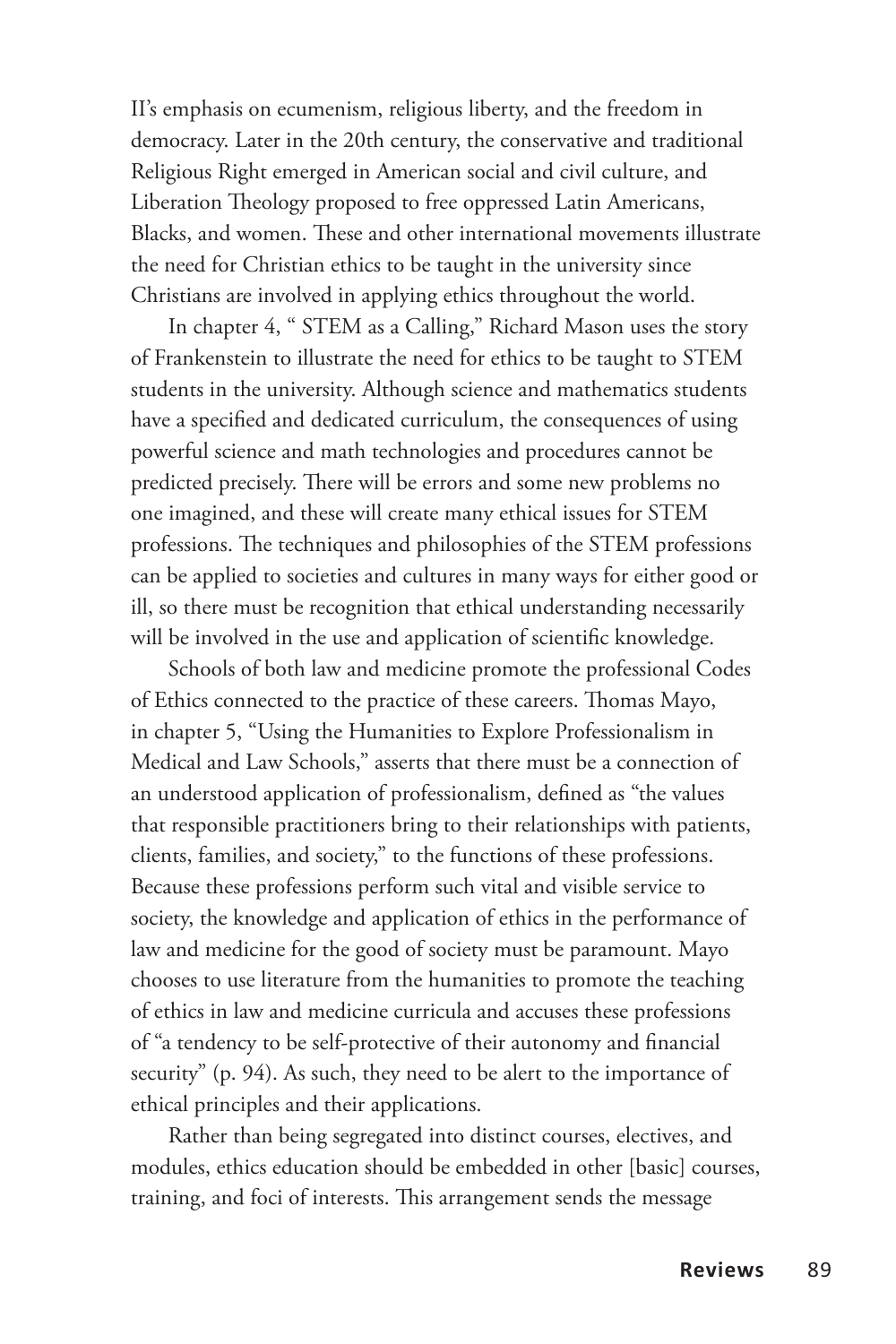that "ethics is part of the everyday practice of medicine" (p. 98). Camp, Cole, and Sadler, in chapter 6, "Embedded Ethics in Medical Education," insist that teaching ethics is the best way to help medical students become the "humanistic, morally thoughtful clinicians" desired by the public (p. 100). To ensure that the importance of ethics contributes to the best practice of medicine, the authors advise that ethical certainties be realized in both the clinical portions of curricula and in the "hidden curriculum" that appears through the instructors' personalities and personal approaches.

Where can students of all ages safely express ideas, some strange or traditional or investigative? In chapter 7, "Sacred Spaces for Ethical Inquiry: Communicating Ideas on University Campuses," C. R. Crespo and Rita Kirk point to the academy as the appropriate location, an identity that is ancient and treasured by learners from then and now. Today the problem has accelerated in a world of confusing social and political misinformation, online or public embarrassment, and too much information (false and true) available to anyone. The classroom in the university should be the place where students can safely expose their questions and, with the aid of fellow students, investigate the truths or falsehoods of all kinds of ideas without censorship or ridicule. "Ethics is indeed at the heart, or soul, of higher education" (p. 127), and the academy must do four things to bring about the necessary ideal: (1) address ethical issues continually, since every year brings a new class of truth seekers; (2) "ethics must be modeled" (p. 127), from the president to dormitory staff with no exemptions; (3) the university must allow students to see the problems, interpret the data, thoroughly investigate the issues, and learn to make wise decisions; and (4) the academy must create and protect "sacred spaces of ethical inquiry" (p. 128) on campus and in classrooms for the exercise of such intellectual development.

Chapters 8, "The Founding of an Ethics Center" by William May, and 9, "Higher Education and Public Moral discourse" by Robin Lovin, reiterate the public responsibility to engage in the safe and free debate of the most pressing personal and social issues, with ethics at the forefront. Past academic opportunities to do so in the university have been an immense strength of American education, which is now threatened